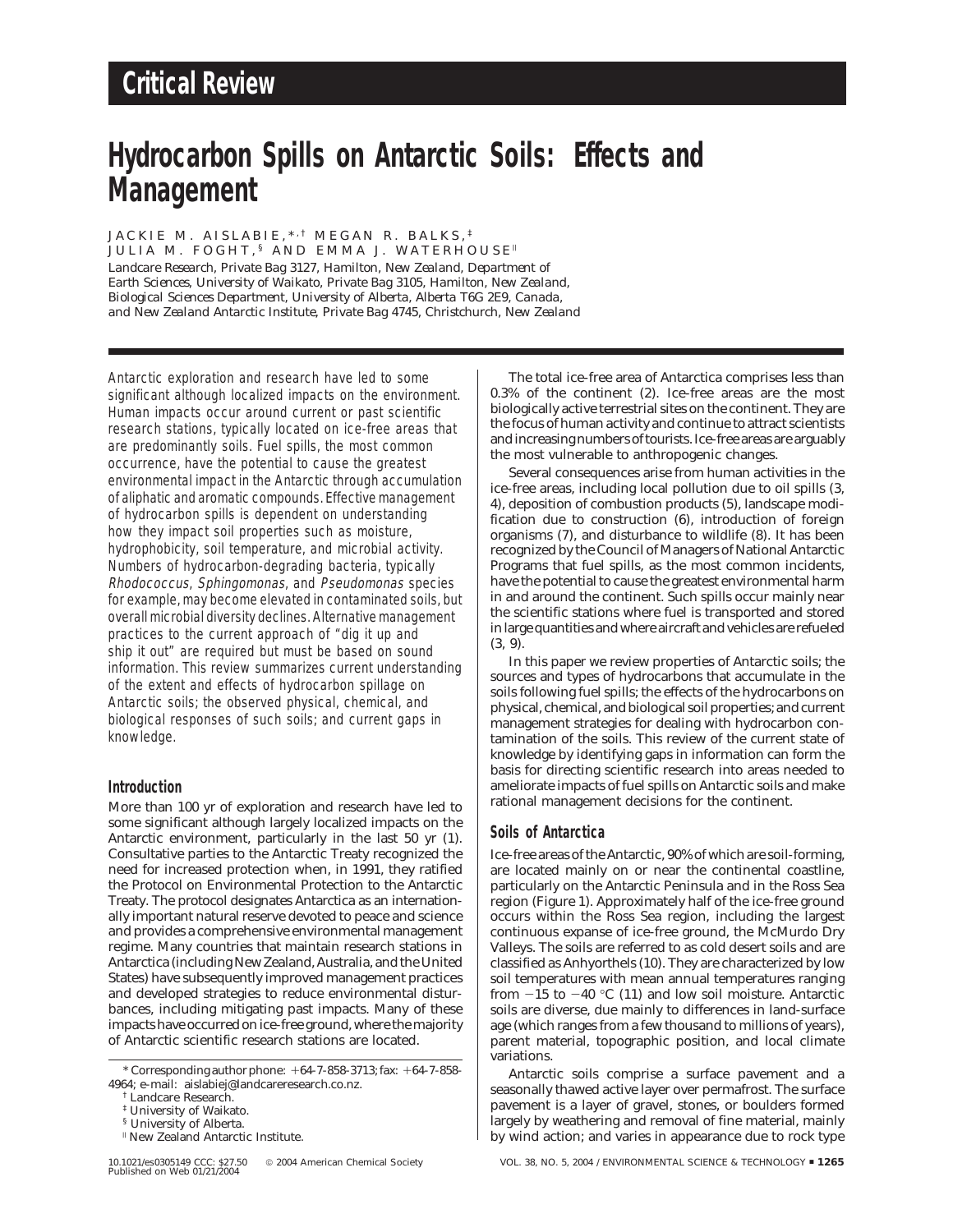

**FIGURE 1. Map of the Ross Sea region highlighting soils and showing sites of known hydrocarbon spills, discriminating between current operating bases, former bases, drill sites, and experimental spills.**

and to weathering differences (*11*). Beneath the surface pavement is the active layer with depths ranging from 17 to 55 cm (*12*). The soil texturein the active layeris highly variable, with most soils having a loamy sand or sand texture with abundant gravel, stones, and boulders (*13*). The soil material in the active layer, when not frozen and ice-cemented, is almost invariably loose and unconsolidated. The color of the subsurface soil varies according to the age of the soil and the parent materials (*11*).

Permafrost (defined as material that remains at temperatures <0 °C for 2 consecutive years) underlies all exposed ground surfaces except those heated by volcanic activity. Near the coast and along the polar plateau, Antarctic permafrost is usually ice-cemented (*10*). At some sites, particularly within the Dry Valleys, the water content of the permafrost (generally less than 5%) is insufficient to cement the soil particles together; the permafrost material is loose and is described as dry permafrost (*10*). In some areas,

**1266** ■ ENVIRONMENTAL SCIENCE & TECHNOLOGY / VOL. 38, NO. 5, 2004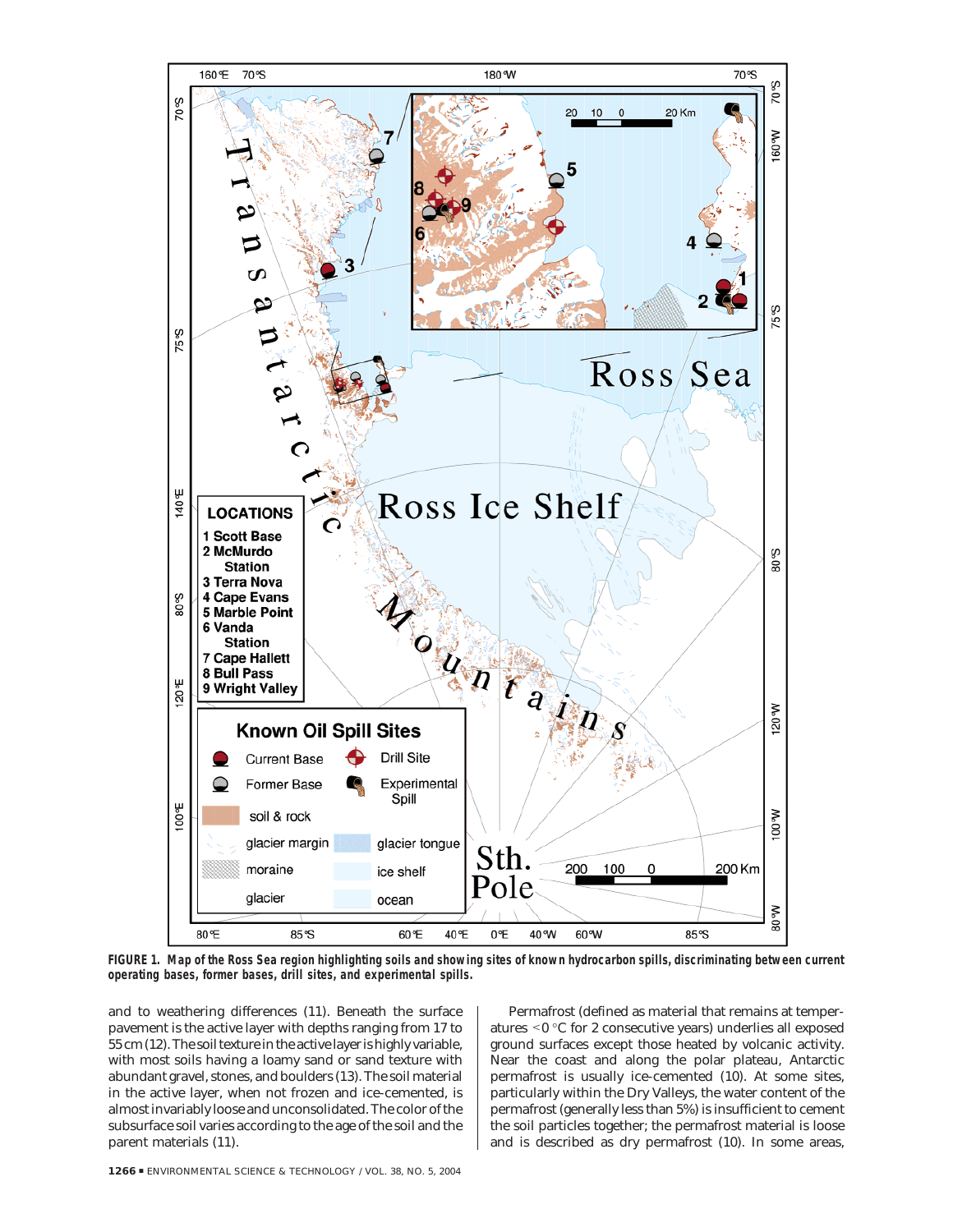**TABLE 1. Chemical and Microbial Properties and Summer Moisture Contents of Hydrocarbon-Contaminated and Pristine Soils of the Ross Sea Region***<sup>a</sup>*

| location<br>depth<br>(cm) | TPH <sup>b</sup><br>(mg/kg<br>dry wt) | $MPNc$ of<br>hydrocarbon<br>degraders<br>$(q^{-1}$ dry wt) | no. of<br>culturable<br>heterotrophs<br>$(q^{-1}$ dry wt)                                                                                            | %<br>moisture        | pH<br>(water) | total<br>C(% | total<br>P(%) | total<br>N(%) | nitrate N<br>(mg/kg<br>dry wt) | $EC^{d,e}$<br>(mS/cm) |  |  |
|---------------------------|---------------------------------------|------------------------------------------------------------|------------------------------------------------------------------------------------------------------------------------------------------------------|----------------------|---------------|--------------|---------------|---------------|--------------------------------|-----------------------|--|--|
| <b>Scott Base</b>         |                                       |                                                            |                                                                                                                                                      |                      |               |              |               |               |                                |                       |  |  |
| pristine <sup>f</sup>     |                                       |                                                            |                                                                                                                                                      |                      |               |              |               |               |                                |                       |  |  |
| $0 - 1$                   | ~14                                   | 33                                                         | $3.4 \times 10^{6}$                                                                                                                                  | 1.8                  | 8.9           | 0.10         | 0.19          | 0.01          | 1.3                            | 0.30                  |  |  |
| $15 - 30$                 | ~14                                   | 13                                                         | $2.5 \times 10^{3}$                                                                                                                                  | 6.2                  | 8.3           | 0.06         | 0.18          | $\Omega$      | $\mathbf 0$                    | 0.07                  |  |  |
| contaminated <sup>e</sup> |                                       |                                                            |                                                                                                                                                      |                      |               |              |               |               |                                |                       |  |  |
| $0 - 2$                   | 33700                                 | $1.3 \times 10^{5}$                                        | $4.2 \times 10^{6}$                                                                                                                                  | 1.6                  | 7.8           | 5.14         | 0.15          | 0.02          | 0.8                            | 0.22                  |  |  |
| $20 - 30$                 | 1100                                  | $8.3 \times 10^{4}$                                        | $1.4 \times 10^{6}$                                                                                                                                  | 7.0                  | 9.8           | 1.17         | 0.1           | 0.00          | 0.5                            | 0.11                  |  |  |
|                           |                                       |                                                            |                                                                                                                                                      | <b>Marble Point</b>  |               |              |               |               |                                |                       |  |  |
| pristine $f$              |                                       |                                                            |                                                                                                                                                      |                      |               |              |               |               |                                |                       |  |  |
| $0 - 3$                   | ~120                                  | ~10                                                        | $3.7 \times 10^{5}$                                                                                                                                  | 2.4                  | 9.6           | 0.28         | 0.07          | 0.02          | 2.2                            | 0.65                  |  |  |
| $15 - 32$                 | ~120                                  | ~10                                                        | $2.4 \times 10^{4}$                                                                                                                                  | 5.9                  | 7.9           | 0.50         | 0.07          | 0.01          | 7.4                            | 0.99                  |  |  |
| contaminated f            |                                       |                                                            |                                                                                                                                                      |                      |               |              |               |               |                                |                       |  |  |
| $0 - 3$                   | 29100                                 | $1.1 \times 10^{7}$                                        | $5.3 \times 10^{7}$                                                                                                                                  | 1.9                  | 8.3           | 5.33         | 0.06          | 0.02          | 0.5                            | 0.18                  |  |  |
| $12 - 27$                 | 200                                   | $8.8 \times 10^{4}$                                        | $6.6 \times 10^{6}$                                                                                                                                  | 11.4                 | 9.5           | 0.20         | 0.06          | $\Omega$      | 0.5                            | 0.20                  |  |  |
|                           |                                       |                                                            |                                                                                                                                                      | <b>Wright Valley</b> |               |              |               |               |                                |                       |  |  |
| pristine $f$              |                                       |                                                            |                                                                                                                                                      |                      |               |              |               |               |                                |                       |  |  |
| $0 - 2$                   | ~120                                  | nd <sup>g</sup>                                            | $5.6 \times 10^{3}$                                                                                                                                  | 0.2                  | 7.6           | 0.03         | 0.02          | 0.01          | $\Omega$                       | 5.58                  |  |  |
| $15 - 48$                 | ~14                                   | nd                                                         | ~100                                                                                                                                                 | 2.0                  | 7.1           | 0.02         | 0.03          | 0.04          | 103.8                          | 7.25                  |  |  |
| contaminated f            |                                       |                                                            |                                                                                                                                                      |                      |               |              |               |               |                                |                       |  |  |
| $0 - 2$                   | ~120                                  | nd                                                         | ~100                                                                                                                                                 | 0.4                  | 7.4           | 0.02         | 0.03          | 0.01          | 24.5                           | 0.62                  |  |  |
| $16 - 35$                 | 960                                   | nd                                                         | nd                                                                                                                                                   | 4.8                  | 7.3           | 0.07         | 0.02          | 0.05          | 116.6                          | 11.86                 |  |  |
|                           |                                       |                                                            | 8 Cae Toble 10 in the Cumporting Information for additional data. It Total potroleum budroombona - CMost probable pumber - d'Electrical conductivity |                      |               |              |               |               |                                |                       |  |  |

iformation for additional data.  $\emph{}^{b}$  Total petroleum hydrocarbons.  $\emph{}^{c}$  Most probable number.  $\emph{}^{d}$  Electrical conductivity <sup>e</sup> Unpublished data (Aislabie, J.). <sup>f</sup> Data taken from ref 40. <sup>g</sup> Not detected.

permafrost below the active layer may consist almost entirely of ground ice believed to be up to several million years old (*11*).

There is an annual, cyclic pattern of soil temperature linked to solar radiation. In winter, with the absence of the sun, soil temperatures across the continent are continually below 0 °C. During summer there is a short period during which soil temperatures are above 0 °C with large daily fluctuations in near-surface soil temperatures and strong temperature gradients between the soil surface and the depth of freezing (*12*, *14*). The depth of thaw can vary markedly between seasons, depending on the air temperatures and snow and cloud cover. Summer soil surface temperatures of up to  $+18$  °C have been reported for a range of sites in the Ross Sea region (*14*, *15*). In summer, surface albedo (the ratio of light reflected from, to light incident upon, a surface) is the major factor affecting the diurnal temperature regime of Antarctic soils as it determines the proportion of incoming solar radiation available to heat the soil (*15*). In winter, soil surface temperatures are generally linearly related to air temperature, although the soils may be insulated by winter snow cover (*12*).

In the coastal and northern regions, where temperatures and precipitation are relatively high, soil moisture values are greatest (*16*). For example, on the coast at Scott Base and Marble Point (Figure 1), gravimetric soil moisture contents are typically ca. 2% near the soil surface and up to 10% in the remainder of the active layer (Table 1). In the inland areas such the McMurdo Dry Valleys, where precipitation is reduced, gravimetric soil moisture values are lower with <1% moisture recorded throughout some soil profiles. Small areas of soil adjacent to streams, lakes, or thawing patches are moistened during summer by ephemeral water flows, with gravimetric moisture contents of up to 14% recorded (*16*). Much of the snowfall in the Ross Sea region is lost to sublimation, and increased soil moisture from snowmelt is often short-lived (*16*).

The soils typically have low levels of organic carbon and nitrogen, are low in clay (usually  $1-2\%$ ; Table 1), and consequently have little pH buffering capacity. A notable exception are Ornithogenic soils formed under penguin rookeries, which have an organic carbon content around 20% and total nitrogen levels of about 16%. Soil pH may range from weakly acidic (pH 6) in inland soils at high elevation to highly alkaline (pH 9) in soils of coastal regions (*11*, *13*; Table 1). This reflects the dominant salts: in soils near the coast, chlorides dominate, whereas in more acidic, inland soils, sulfate and nitrate salts predominate (*11*). The salt content in the soils increases with dryness and surface age. The salts in older, drier soils commonly occur as a salty layer ca. 5-15 cm below the soil surface, and salt encrustations are common under surface pavement rocks (*13*).

#### **Hydrocarbons in Antarctic Soils**

Hydrocarbons are introduced into the Antarctic environment through natural and anthropogenic sources. Natural sources in soils include long-chain *n*-alkanes and/or *n*-alkenes most likely derived from cyanobacteria and green algae (*17*) and, less significantly, polyaromatic hydrocarbons associated with meteorites (*18*, *19*). Most hydrocarbons on land, however, are derived from human activity concentrated around current and past scientific research stations and field camps (*1*).

**Anthropogenic Sources.** Most human activities in the Antarctic require hydrocarbons for power generation, heating, and vehicle and aircraft operations. McMurdo Station on Ross Island (Figure 1), the largest scientific research station in the Antarctic, has storage capacity for approximately 34 million L of fuel, most of which is currently JP-5, a special mix of light petroleum distillate aviation turbine fuel with numerous additives (see section on Fuel Associated Non-Hydrocarbon Co-Contaminants) (*1*, *20*). In the past, jet fuel and diesel variants have included JP-8 and Diesel Fuel Arctic (DFA). Special Antarctic Blend (SAB) is the major fuel used at Australian bases in eastern Antarctica (*21*). Hydrocarbon mixes used in lesser quantities include mogas (a military grade of gasoline) and lubricating and engine oils. JP-5 fuel is distributed from McMurdo Station to airfields by aboveground pipelines and hoses and to Scott Base by road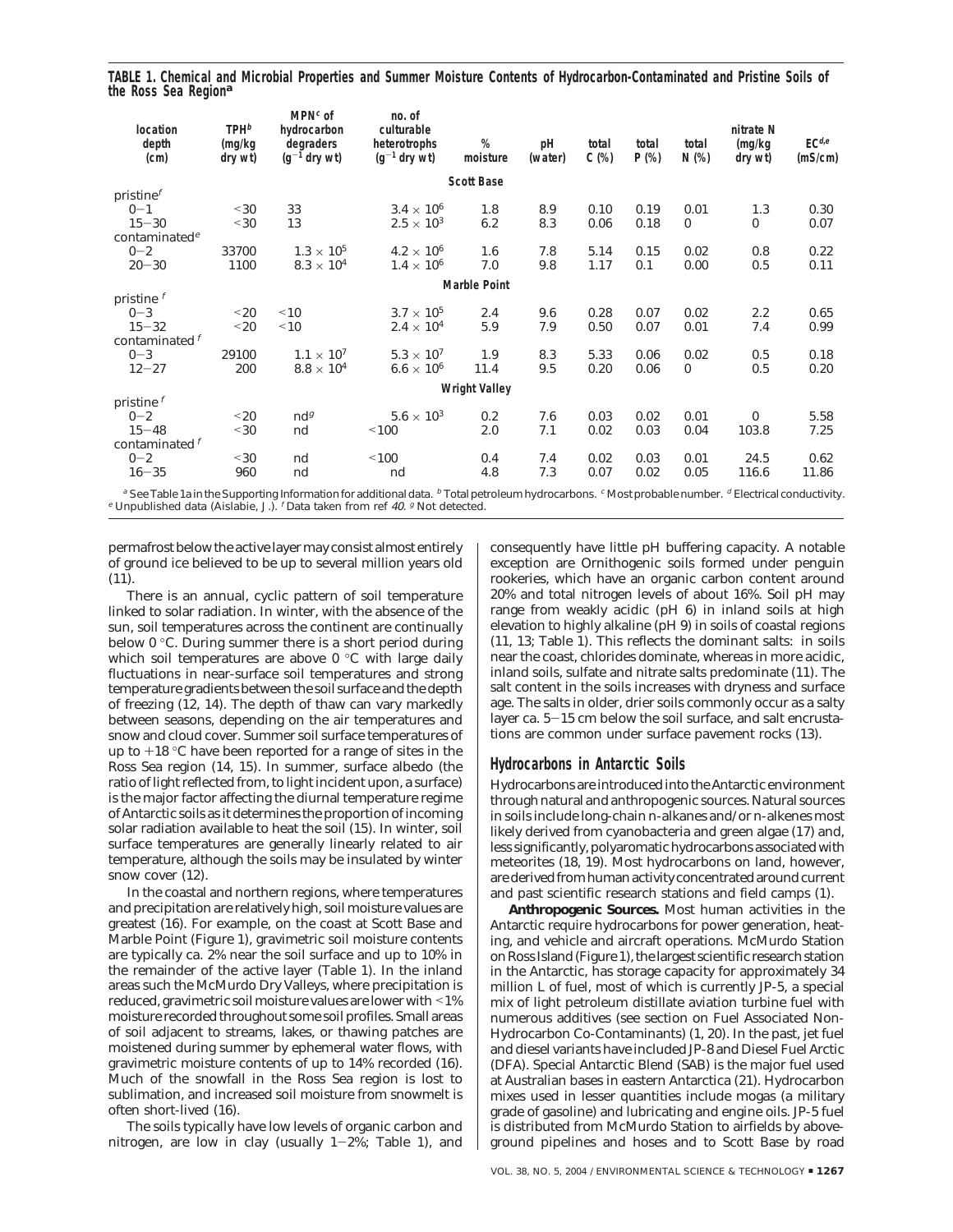transport. At Marble Point, on the mainland, there is a refueling station (560 000 L storage capacity) for helicopters operatingin the Dry Valleys, replenished by offshore pumping from refueling vessels.

Hydrocarbon contamination of soils is most often associated with accidental spillage during storage and distribution of fuels from storage tanks, drums, bladders, or pipelines (*1*, *20*, *22*). Other sources include leaks of lubricating oils and engine oils from vehicles and aircraft (*1*, *20*) and experimental oil spills (*23*-*26*), with minor contributions from the deposition of stack emissions from diesel generators and incinerators, or emissions from vehicles burning fuel (*20*, *27*). Another source of contamination in coastal areas is the release of diesel or aviation fuel into the sea from vessels grounding and/or sinking, as occurred in the Antarctic Peninsula following the grounding of the supply ship *Bahia Paraiso* (*28*). Hydrocarbon contamination of soils has also resulted from scientific drilling activities, most notably the Dry Valley Drilling Project where DFA was used as a drilling fluid at some sites including Lake Vida and New Harbor (*29*). The sites in the Ross Sea region where hydrocarbon spills have been reported are shown in Figure 1; however, it is likely that other sites have also been contaminated as formal documentation of oil spills is a relatively recent policy. McMurdo Station is the site of the most extensive contamination in the region. Widespread hydrocarbon contamination has been reported in McMurdo Station soils, with areas in the vicinity of fuel storage and distribution areas such as the helicopter pads most highly contaminated (*20*). Significant hydrocarbon contamination has also been reported at Old Casey Station (*22*) in East Antarctica.

**Fate of Hydrocarbons.** When spilled on Antarctic soils, hydrocarbons undergo naturally occurring processes that reduce the mass of the contaminants. Physical processes can cause the contaminants to disperse and become diluted and or/volatilize, whereas chemical and biological processes can transform contaminants to other compounds, possibly causing them to precipitate or sorb to soil. Thesemechanisms typically occur at all spill sites to varying degrees, depending on the type and concentration of the fuels spilled and on soil characteristics.

Light fuels with a high vapor pressure such as jet fuel and mogas readily volatilize from Antarctic soil (*24*-*26*, *30*). However, being of low viscosity, they are also mobile and thus able to migrate down through the unfrozen soil active layer (*25*, *26*, *30*). In comparison, heavier fuels such as lubricating and engine oil are less volatile and more viscous and do not appear to migrate far from the point of deposition (*14*, *22*, *30*). When the active layer is thawed, downward movement of hydrocarbons may be limited by the presence of an ice-saturated lens or layer that often occurs at the top of the permafrost (*31*). Fuel has been observed ponding at spill sites and spreading across a wider area on the icecemented permafrost surface than at the ground surface (*31*, *32*).While the ice-cemented layer is a seemingly impermeable barrier, recent studies in the Arctic have indicated that hydrocarbons move through this layer into frozen soil via cracks or fissures or unfrozen pore water (*33*).

Freeze-thaw processes may also influence hydrocarbon movement in soils. It has been demonstrated in sandy Arctic soils that oil moved ahead of the freezing front, implying that when soils are cooled from the surface down through the active layer, hydrocarbons may migrate toward the permafrost interface (*31*). Dissolved and particle-associated hydrocarbons in surface and subsurface soils can be mobilized with snowmelt during the thaw and may contribute to contamination of offshore marine environments (*3*, *20*, *22*, *34*).

The presence of hydrocarbon degraders in moist coastal soils indicates the potential for biodegradation of hydrocarbons under in situ conditions (Effect of Soil Biota). To our knowledge, there are no published reports on sorption of hydrocarbons to Antarctic soils.

**Residual Hydrocarbon Contaminants in Soil.** Total petroleum hydrocarbon (TPH) analysis of soil from a number of sites around current or former bases confirms the presence of hydrocarbon contamination in surface and subsurface soils (*21*, *22*, *24*, *30*, *35*-*41*; Table 1). Given the history of some sites, it is most likely that hydrocarbons have contaminated some of these soils for more than 40 yr. McMurdo Station and Scott Base, for example, were established for the International Geophysical Year in 1958, and hydrocarbons in soil at Cape Evans are presumed to originate from fuel depots laid by the Terra Nova Expedition of 1910 (*41*). Qualitative hydrocarbon analysis suggests that some sites have been contaminated with both heavy and light fuels (*3*). Furthermore, surface hydrocarbon contamination appears to have been modified through a combination of abiotic and biotic processes, whereas subsurface contamination in the same profile may be unchanged (*30*).

Chemical characterization of the hydrocarbon contaminants from some sites around Scott Base, Palmer Station, Casey Station, and Davis Station has revealed that *n*-alkanes predominate (*3*, *21*, *22*, *37*, *39*), with lesser concentrations of the more toxic monoaromatic and polyaromatic hydrocarbons (PAH). Typical PAH concentrations for Ross Sea region soils are summarized in Table 2. Highest levels of PAH were detected in McMurdo Station soils taken from an unpaved road and near gasoline pumps (*42*); naphthalene and/or methylnaphthalenes were the dominant PAHs detected (*3*, *42*, *43*). At some spill sites, residual hydrocarbons were detected predominantly as an unresolved complex mixture (UCM) (*3*). The chemically complex UCM is indicative of certain refined products such as lubricating oils (*44*), motor oils (*45*), and severely biodegraded (*46*) and weathered (*47*) oils.

**Fuel Associated Non-Hydrocarbon Co-Contaminants.** Other classes of compounds present in fuel oils used in the Antarctic include organic lead and anti-icing agents such as ethylene glycol monomethyl ether and diethylene glycol monomethyl ether. Military grade fuels, as used and supplied by the United States, also contain antistatic additives, antioxidants, and anticorrosive additives. Although elevated levels of organic lead have been detected in soil from a former gasoline storage area at Scott Base (*37*) and anti-icing agents presumptively identified in soils (*43*), the impact and significance of such fuel additives are not well understood.

#### **Effects of Hydrocarbons on Soil Properties**

Hydrocarbons in soil are of concern because of their potential for detrimental effects on soil properties. Understanding these effects is central to any attempt to manage or remediate contaminated soil.

**Effects on Soil Temperature and Moisture Regimes.** Comparisons between temperature profiles of hydrocarboncontaminated and pristine sites at Scott Base and Marble Point (Figure 2) indicate that during sunny weather, when soils are snow-free, the daily maximum surface temperature of hydrocarbon-contaminated soils is often warmer (by up to ca. 10 °C) than adjacent pristine sites (*14*). The higher temperatures at the hydrocarbon-contaminated sites were attributed to decreased soil surface albedo due to surface darkening by hydrocarbons. In contrast, at a Bull Pass site where hydrocarbons contaminated the subsurface, no difference in soil temperature was detected between a pristine and hydrocarbon-contaminated soils (*14*).

There is potential for hydrocarbons to affect soil moisture regimes. Hydrocarbon-contaminated soils were weakly hydrophobic, whereas no evidence of hydrophobicity was detected at pristine sites. However, the small increase in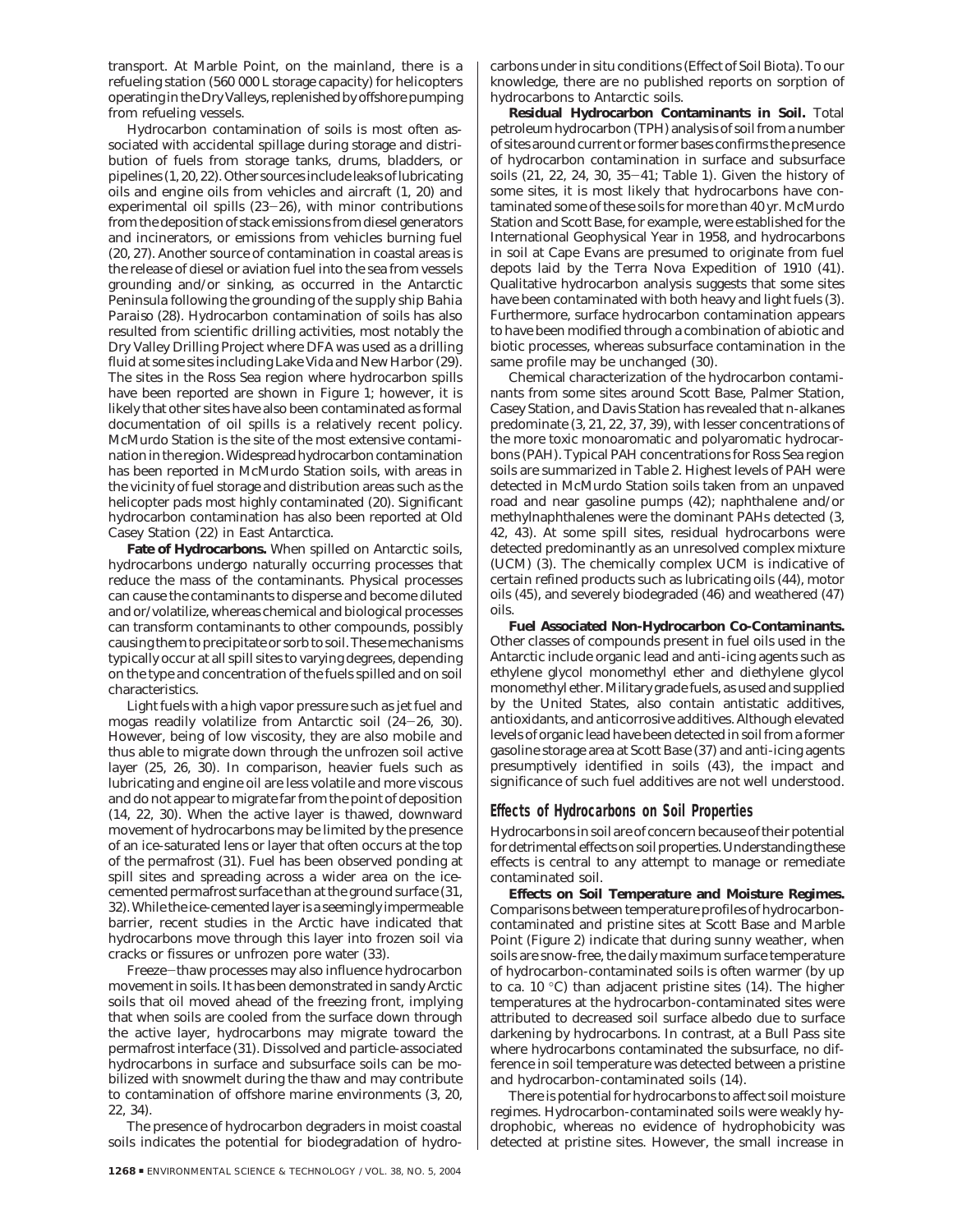| TABLE 2. PAH Contents of Hydrocarbon-Contaminated Soils of the Ross Sea Region |
|--------------------------------------------------------------------------------|
|--------------------------------------------------------------------------------|

| polyaromatic hydrocarbon (ng/g of dried soil)                                                                                                                                       | Scott Base <sup>a</sup> | McMurdo Station <sup>b</sup> | Cape Evans $c$      | Marble Point <sup>a</sup> | Vanda Station <sup>a</sup> |
|-------------------------------------------------------------------------------------------------------------------------------------------------------------------------------------|-------------------------|------------------------------|---------------------|---------------------------|----------------------------|
| soil depths sampled (cm)                                                                                                                                                            | $0 - 30$                | $0 - 5$                      | $0 - 10$            | $0 - 30$                  | $0 - 5$                    |
| no. of soils analyzed from each site                                                                                                                                                | 5                       | 20                           |                     | 4                         | 2                          |
| naphthalene                                                                                                                                                                         | $235 - 6858$            | $5 - 27000$                  | < 300               | $< 30 - 127$              | $56 - 244$                 |
| 1-methylnaphthalene                                                                                                                                                                 | $125 - 2820$            | na <sup>d</sup>              | na                  | $~1$ - 30                 | $< 30 - 299$               |
| 2-methylnaphthalene                                                                                                                                                                 | $160 - 3015$            | na                           | na                  | $< 30 - 53$               | $< 30 - 436$               |
| acenaphthylene                                                                                                                                                                      | $< 30 - 43$             | $11 - 15700$                 | $b$ dl <sup>e</sup> | $~1$ - 30                 | $< 30 - 137$               |
| acenaphthene                                                                                                                                                                        | $<$ 30 $-$ 203          | $30 - 17800$                 | bdl                 | $~1$ 30                   | $30 - 69$                  |
| fluorene                                                                                                                                                                            | $39 - 206$              | $32 - 1590$                  | $1 - 250$           | ~120                      | $< 30 - 286$               |
| phenanthrene                                                                                                                                                                        | $40 - 232$              | $5 - 540$                    | $11 - 2460$         | $~1$ 30                   | $<$ 30-1052                |
| anthracene                                                                                                                                                                          | < 30                    | $76 - 5000$                  | $2 - 160$           | $~1$ 30                   | $<$ 30-121                 |
| fluoranthene                                                                                                                                                                        | $< 30 - 161$            | $2 - 13300$                  | $18 - 770$          | $~1$ 30                   | $<$ 30-482                 |
| pyrene                                                                                                                                                                              | $< 30 - 416$            | $3 - 132$                    | $11 - 1170$         | $~1$ - 30                 | $<$ 30-851                 |
| benz[a]anthracene                                                                                                                                                                   | $< 30 - 38$             | $4 - 1420$                   | $6 - 1230$          | $~1$ 30                   | $< 30 - 58$                |
| chrysene                                                                                                                                                                            | $30 - 60$               | $5 - 1630$                   | $6 - 2950$          | $~1$ 30                   | $30 - 96$                  |
| benzo[b]fluoranthene                                                                                                                                                                | $30 - 60$               | na                           | $6 - 340$           | $~1$ 30                   | $30$                       |
| benzo[a]pyrene                                                                                                                                                                      | < 30                    | na                           | $3 - 370$           | $~1$ 30                   | ~120                       |
| $indeno[1,2,3-cd]pyrene$                                                                                                                                                            | $~1$ 30                 | na                           | ~1                  | $~1$ 30                   | $30$                       |
| dibenz[ah]anthracene                                                                                                                                                                | $~1$ 30                 | na                           | ~1                  | $~1$ 30                   | $30$                       |
| benzo[ <i>ghi</i> ]perylene                                                                                                                                                         | $~1$ 30                 | na                           | ~1                  | $~1$ 30                   | ~130                       |
| <sup>a</sup> Data taken from ref 43 <sup>b</sup> Data presented for McMurdo Station are the range of averages taken from ref 42 <sup>c</sup> Data taken from ref 41 <sup>d</sup> No |                         |                              |                     |                           |                            |

analyzed. <sup>e</sup> Below detection limits.

hydrophobicity was considered unlikely to alter moisture penetration into the soil (*14*). No differences in moisture retention were found between hydrocarbon-contaminated and pristine soils at Scott Base, Marble Point, or Bull Pass (*14*).

**Effects on Soil Chemical Properties.** Some soil chemical properties may be impacted by hydrocarbon spills (*40*; Table 1). In particular, hydrocarbon spills on mineral soils of the Ross Sea region can lead to a substantial increase in soil carbon. While the carbon content of pristine soils was low (0.02 and 0.12%), following contamination with hydrocarbons the soil carbon content exceeded 5%. Levels of nitrate in hydrocarbon-contaminated soils from Scott Base and Marble Point were depleted compared with pristine soils, a possible consequence of microbial activity in the contaminated soils. Total P levels, however, appeared unaffected by hydrocarbon contamination. The bulk soil pH values of the surface hydrocarbon-contaminated soils from Scott Base, Marble Point, and Cape Evans were lower than the corresponding pristine sites, possibly indicating the accumulation of acidic microbial metabolites derived from hydrocarbons.

**Effects on Soil Biota.** The prevailing low temperatures, low humidity, freeze-thaw cycles, and salinity of Antarctic soils combine to create a harsh environment for soil biota. Few plants and animals have managed to colonize and survive in the terrestrial environment. One report speculates on possible effects of hydrocarbons on moss and collembola (*23*) and another reports the observation of oiled penguin chicks in melt pools on land at Cape Hallett (*48*). Microbes, however, are distributed throughout Antarctic soils. Investigations of the effects of hydrocarbons on Antarctic soil biota have therefore focused on microbes.

Studies of the impacts of hydrocarbon spills on soil microbial populations were originally initiated as part of the environmental monitoring program for the Dry Valley Drilling Project (*49*); more recent investigations derive from interest in the potential application of bioremediation for cleanup of hydrocarbon-contaminated Antarctic soils (*37*, *38*, *50*, *51*).

*Numbers of Microbes.* Spillage of hydrocarbons on Antarctic soils can result in enrichment of hydrocarbondegrading microbes (*36*-*38*, *40*, *49*, *52*, *53*; Table 1) so that they become a significant proportion of the total culturable microbiota. Numbers of hydrocarbon degraders are often low or below detection limits in pristine soils (*37*, *38*, *40*) (although ornithogenic soils may be an exception; *52*, *53*),

whereas  $>10^5$  hydrocarbon degraders  $g^{-1}$  have been cultivated from contaminated soils (*37*, *38*, *40*, *52*, *53*). In contrast, culturable heterotrophic bacteria were only 1-2 orders of magnitude higher in hydrocarbon-contaminated than pristine coastal soils (*37*, *38*, *40*). Culturable yeasts were not detected in pristine coastal soils, yet reached  $>10^5$  colony forming units  $g^{-1}$  dry wt in contaminated soils (40). These results indicate that hydrocarbon contaminants in Antarctic soils can serve as substrates for microbial growth and result in an enhanced number of culturable bacteria and increased proportions of hydrocarbon-degrading bacteria. A notable exception was a site near Scott Base, where reduced numbers of culturable heterotrophic bacteria and the absence of detectable hydrocarbon degraders were attributed to the presence of residual toxic leaded fuels (*37*). Organic lead levels at the site were 25-fold higher than those detected in soils from pristine sites.

Significant rates of mineralization of radiolabeled dodecane and naphthalene have been measured in microcosms containing contaminated soils from Scott Base but not in nearby pristine soils. This indicates that hydrocarbon degraders can be active in the soils (*37*) under conditions similar to those in situ. The observed persistence of hydrocarbons in soils over decades however, indicates that in situ biodegradation rates must be very slow.

*Hydrocarbon-Degrading Bacteria.* Hydrocarbon-degrading bacteria isolated from contaminated Antarctic soils have been assigned to a number of genera including *Rhodococcus*, *Acinetobacter*, *Pseudomonas*, and *Sphingomonas*(*54*-*60*). All the hydrocarbon-degrading bacteria reported thus far are psychrotolerant rather than psychrophilic: while they could grow at low temperatures, their optimum temperature for growth was greater than 15 °C. Given the temperatures that surface soils can reach in summer (ca. 20 °C), the paucity of psychrophiles restricted to low temperaturesis not surprising.

*Rhodococcus* spp. were isolated directly from contaminated soil when provided with JP-8 jet fuel as sole source of carbon (*58*). These bacteria degraded *n*-alkanes with chain lengths from C6 to C20 and the branched alkane pristane but not aromatic compounds. Phylogenetic analyses have revealed that cultivated *Rhodococcus* spp. group with either *R*. *fascians* or *R*. *erythropolis* and are similar to alkanedegrading bacteria isolated from other cold environments (*58*), such as*Rhodococcus* sp. Q15 from Lake Ontario, Canada (*61*).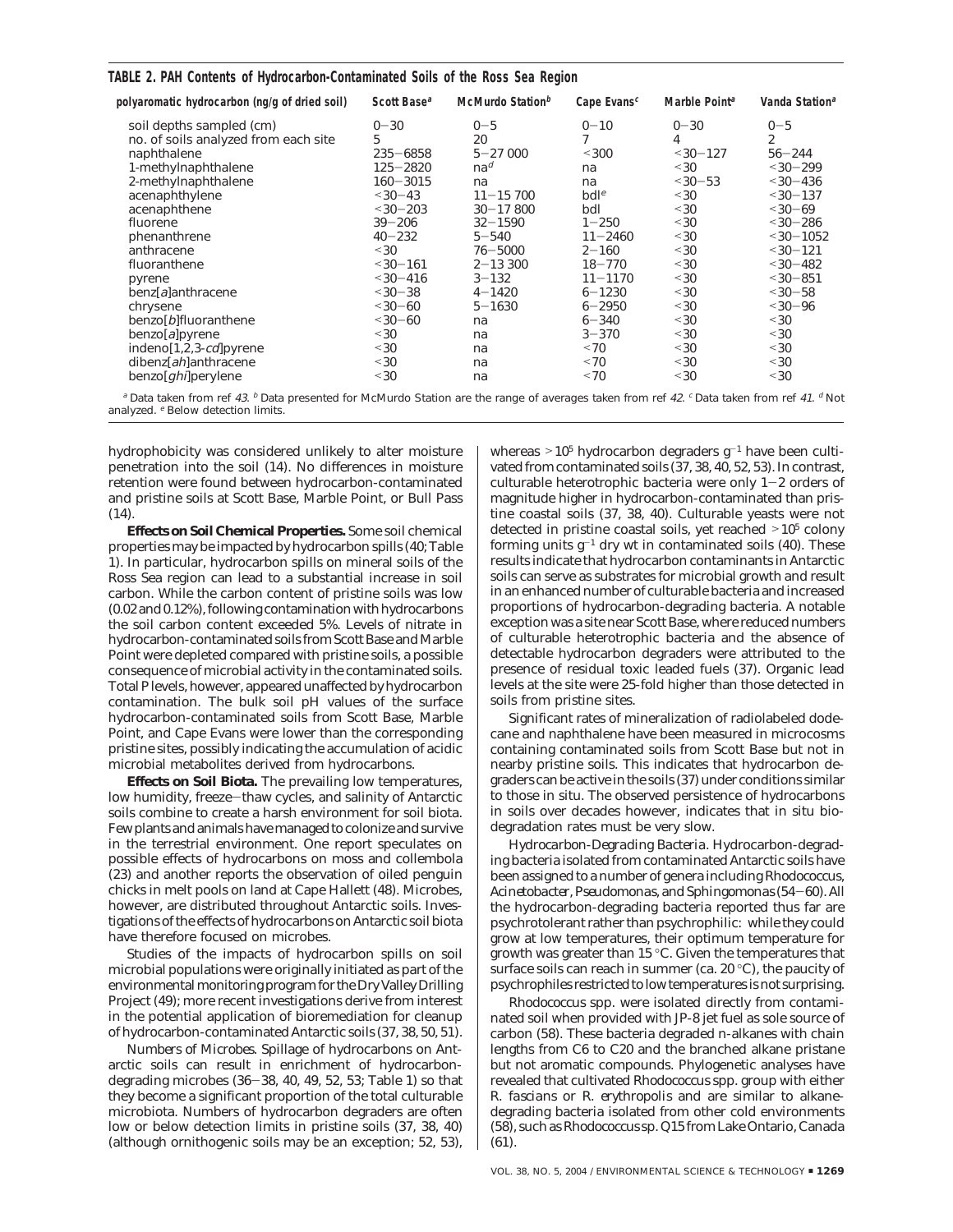

**FIGURE 2. Incoming solar radiation and soil temperature for hydrocarbon-contaminated (HCC) and pristine soils for January 3**-**5, 2000, at (a) Scott Base at 2-cm soil depth and (b) Marble Point at 5-cm depth.**

Detailed studies of alkane degradation (*alk*) genes in the psychrotolerant strains *Rhodococcus* sp. Q15 and *R*. *erythropolis* NRRL B-16531 revealed the presence of multiple alkane hydroxylase systems (*61*). This may be a common feature of hydrocarbon-degrading *Rhodococcus* spp., conferring on them a broad alkane substrate range for growth. Complementary investigations with *alk* genes from Grampositive and Gram-negative bacteria determined that homologues of two *Rhodococcus alk* genes were common in contaminated and pristine soils from the Antarctic Peninsula (*62*) and that gene Rh *alkB1* was more prevalent in culturable cold-adapted bacteria. This suggests that *Rhodococcus* is a predominant alkane degrader in pristine and contaminated polar soils.

*Pseudomonas* and *Sphingomonas* spp. were isolated when soil samples were provided with aromatic substrates, such

as *m*-toluate or naphthalene, as the sole source of carbon (*59*). These bacteria were able to use more than one aromatic hydrocarbon for growth. Phylogenetic analysis of the *Pseudomonas* isolates revealed that they grouped with *P*. *syringae* (*59*). This cluster also contains *Pseudomonas* spp. BI7 and BI8, aromatic hydrocarbon-degrading bacteria isolated from Arctic soil (*63*).

The genus *Sphingomonas* contains a number of PAHdegrading strains. Phylogenetic analysis indicated that the aromatic-degrading *Sphingomonas* spp. fell into two groups: *Sphingomonas* sp. Ant 17 clustered with known PAH degraders (*59*), whereas *Sphingomonas* sp. Ant 20 was recently assigned to the new species *S*. *aerolata* (*64*). *Sphingomonas* sp. Ant 17 degrades the aromatic fraction of several different crude oils, jet fuel, and diesel fuel at low temperatures and without nutrient amendment. It utilizes or transforms a broad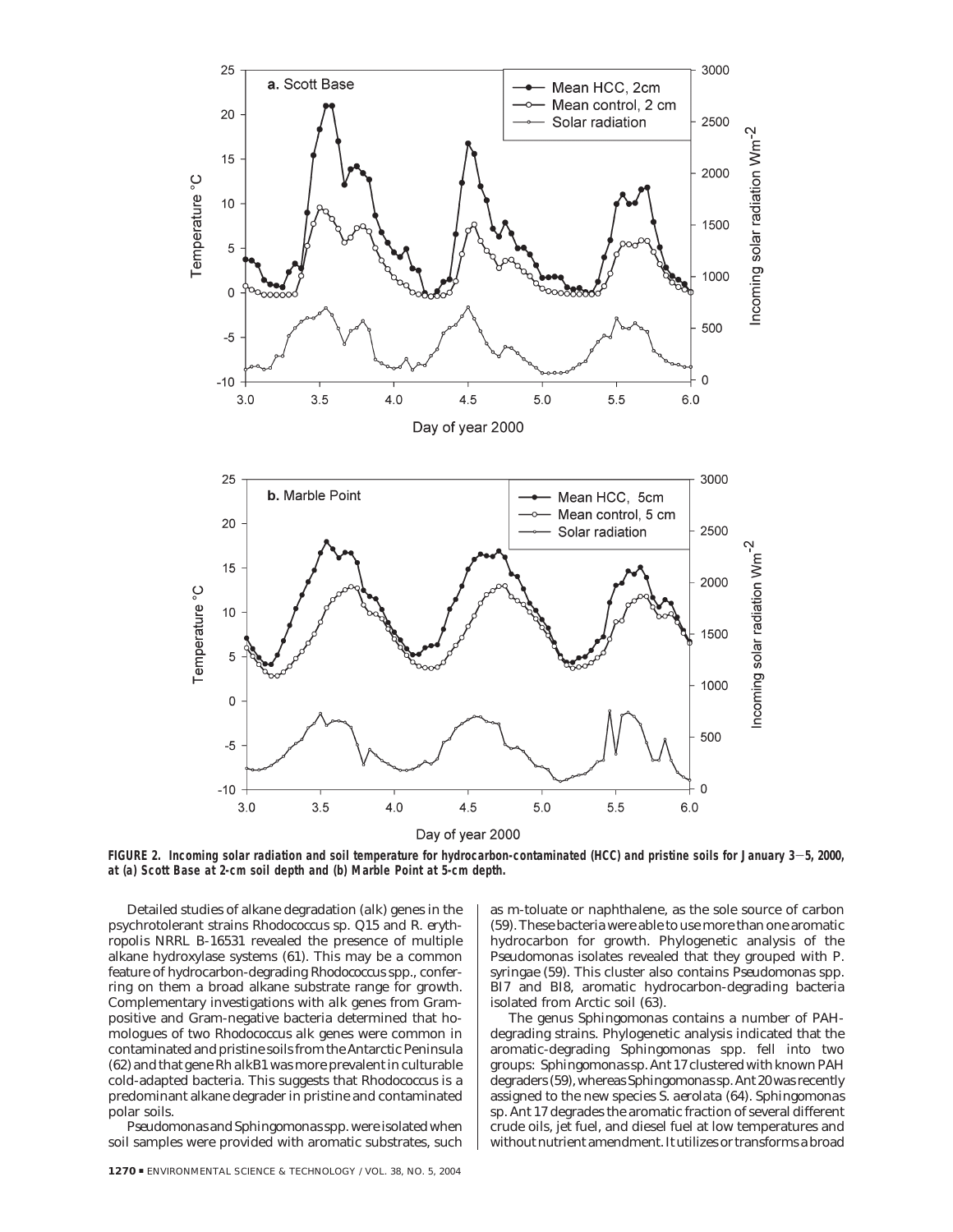range of pure aromatic substrates, including hydrocarbons, heterocycles, aromatic acids, and alcohols (*65*). Study of catabolic genes in psychrotolerant aromatic degrading *Pseudomonas*isolates from Antarctic and Arctic soilsindicates that the genes are analogous to those originally described in mesophiles (*63*, *66*).

Recently, heterotrophic nitrogen-fixing bacteria isolated from Marble Point soil were also shown to degrade jet fuel (*67*). One of the isolates, *Pseudomonas stutzeri* 5A, grew on the aromatic compounds toluene, benzene, and *m*-xylene, whereas *Pseudomonas* sp. 5B utilized hexane and dodecane vapors. These results suggest that such bacteria may contribute both to hydrocarbon degradation and nutrient cycling in situ.

*Effects on Microbial Community Diversity.* Whereas the presence of hydrocarbons in Antarctic soils can result in increased abundance of culturable microbes, a concomitant decrease is typically observed in overall microbial community diversity (*29*, *40*). At drilling sites where diesel fuel has been spilled, ammonifiers and hydrocarbon-degrading microbes may become predominant (*29*). Furthermore, shifts in the predominant fungal species of soils have been noted. Specifically, *Phialophora* spp. were more abundant in hydrocarbon-contaminated soils, whereas *Geotrichum* and *Chrysosporium* dominated pristine soils, and yeasts were isolated only from contaminated soil (*40*, *54*).

To determine the impacts of hydrocarbon contamination on the diversity of bacterial communities in Ross Sea region coastal soils, a culture-independent phylogenetic survey and traditional culturing methods were combined (*68*). Soil samples were taken from two soil depths at a hydrocarboncontaminated site and nearby pristine site at Scott Base. Small subunit rRNA genes were amplified directly from extracted soil DNA or from purified bacterial isolates using universal *Bacteria*-specific primers. Proteobacteria, specifically members of the genera *Pseudomonas*, *Sphingomonas*, and *Variovorax*, dominated the contaminated soils. In contrast, the pristine soil population was more diverse, comprising members of the divisions *Cytophaga*/*Flavobacterium*/ *Bacteroides*,*Deinococcus*/*Thermus*, *Fibrobacter*/*Acidobacterium*, and Low G+C Gram-positive bacteria that were detected almost exclusively in pristine soil. However, the significance of this shift is unknown, as is the time required to re-establish the initial microbial population profile.

#### **Management of Oil Spill Sites**

Antarctic managers have a responsibility to avoid, remedy, or mitigate the adverse impacts of oil spills in Antarctic soils. In 1998, the Antarctic Treaty Consultative Meeting agreed upon a resolution recommending the adoption of guidelines related to fuel oil handling at research stations, spill prevention, and containment of fuel oils, oil spill contingency planning, and reporting of oil spills (*69*). National operators have made considerable improvements in fuel management, particularly at permanent stations. All national programs have fuel spill contingency plans in place, and recent upgrades to fuel transport and storage systems at McMurdo Station and Scott Base have provided double containment for most bulk fuel supplies and improvements to fuel transfer systems (*1*, *20*). Training is provided to station personnel, and response exercises are carried out routinely. Fuel spills still occur, although one might expect their frequency and size to decrease with infrastructure and procedural improvements.

Common practice in response to a fuel spill is to recover mechanically as much contaminated soil as possible, including any overlying contaminated snow or ice. This material is then shipped back to the home country and disposed of, usually at considerable expense. This procedure is still the dominant means of spill site management, but it is not based on sound scientific information about either the fate of spilled fuel or the effects of mitigation measures on terrestrial ecosystems. In some cases, this approach may cause more damage to the environment. For example, soil excavation can cause permafrost melt, which may lead to severe environmental impacts such as altered streamflows, soil shrinkage, land slumping, salinization, and mobilization of contaminants (*6*, *39*). The Environmental Protocol requires that remediation and cleanup activities should not result in greater adverse environmental impact than the "do nothing" approach. To achieve this goal, more sophisticated response options are needed that take full account of the type and quantity of fuel spilled and of local environmental conditions and associated values. Managers need relatively simple decision tools, underpinned by good science, that will allow them to make quick decisions and to implement appropriate responses. This approach is particularly relevant in Antarctica where there is a short operating season and therefore a limited opportunity to take action, logistics are often constrained, and there are high costs associated with any cleanup effort. Any management approach must also be backed by comprehensive reporting and evaluation systems that allow the performance of any changes to current practice to be assessed and, if necessary, revised in future years. With advancing technology, geographic information systems are now proving useful to document and manage information on fuel spills (*70*), whereas noninvasive techniques such as remote sensing (*71*), ground penetrating radar, and electromagnetic induction (*72*) are now being trialed as tools for mapping fuel spills in Antarctica and other permafrost regions.

Alternatives to the "dig it up and ship it out" approach are only just beginning to be discussed in the Antarctic context. For example, doing nothing may be just as effective as digging up obviously contaminated soil where very small spills occur in certain environments that aid evaporative processes, such as the Dry Valleys (*26*). In contrast, where there is surface contamination by less volatile fuels, the traditional excavation approachmay remain valid. Alternative remediation technologies such as permeable reactive barriers (*34*) and bioremediation (*51*, *74*) are currently being developed for the Antarctic. Vapor extraction (*75*) and in situ chemical oxidation (*76*) could also prove useful.

Permeable reactive barriers have been proposed for removal of hydrocarbons contaminants from flowing water (*34*). Several small experimental field plots using granular activated carbon were established to assess material performance and conceptual designs on-site at Casey Station in East Antarctica. However, further research is required to quantify reaction/adsorption rates at low temperatures for different fill material and to establish breakthrough curves for promising material.

Bioremediation is increasingly viewed as an appropriate remediation technology for cold climate soils. As for all soils, the successful application of bioremediation is dependent on appropriate biodegradative microbes and environmental conditions. As the Antarctic Treaty precludes importation of foreign organisms into the Antarctic, indigenous microbes are required. Fortunately, high numbers of hydrocarbondegrading microbes have been detected in contaminated coastal soils, although bioaugmentation may be required for inland soils (*40*). Furthermore, laboratory studies have confirmed that bacteria isolated from contaminated soil have the ability to degrade the most common hydrocarbon contaminants in the soils, specifically *n*-alkanes, monoaromatics, and naphthalenes (*58*-*60*). The environmental conditions that limit hydrocarbon degradation in situ include low soil temperatures, particularly in subsurface soils, low levels of nutrients and moisture, and possibly alkalinity (*37*, *38*). As the soils are highly permeable, oxygen availability is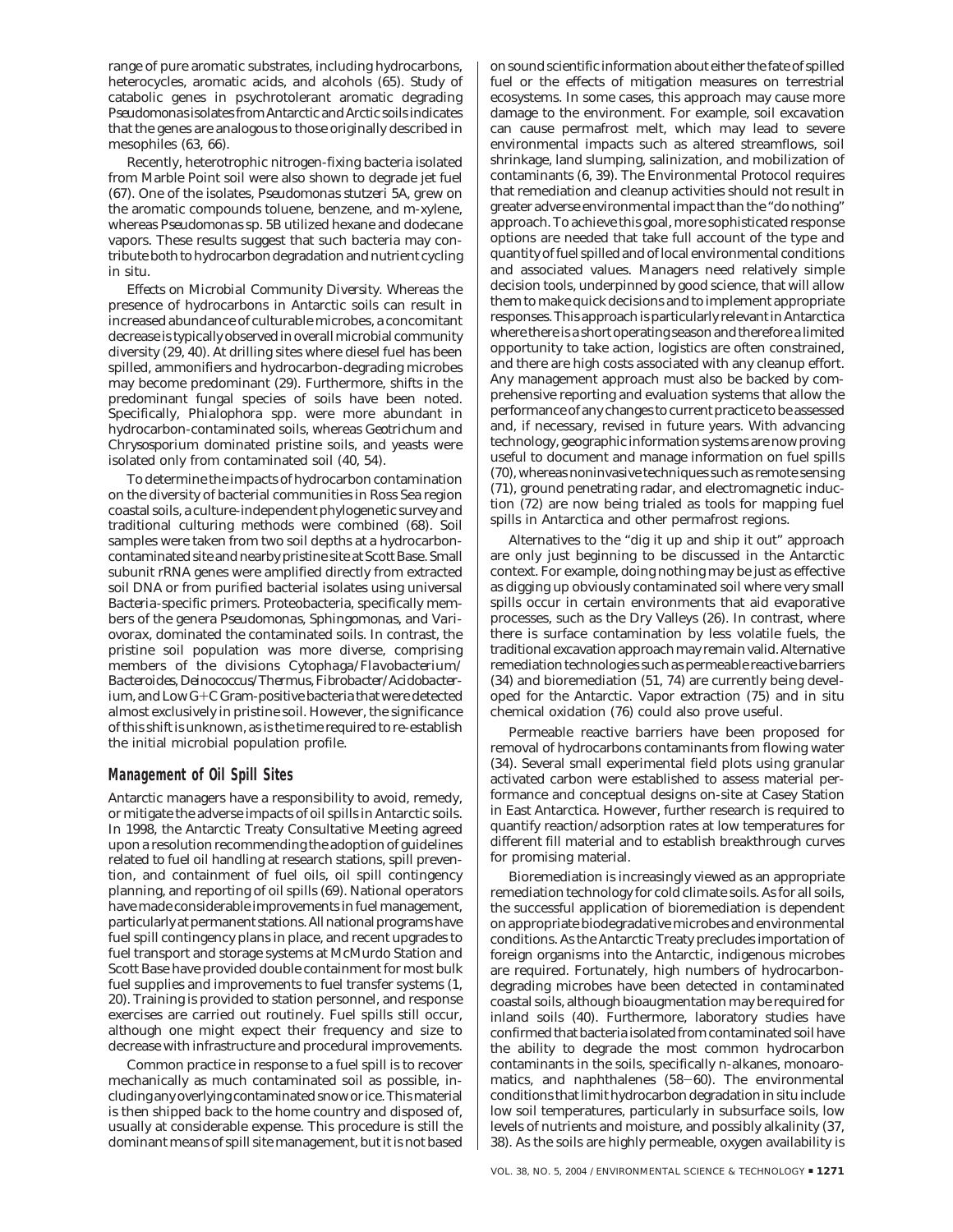most likely not a limiting factor in situ, and the low levels of soil organic matter indicate that contaminants, especially low molecular weight hydrocarbons, should be bioavailable. However, as indicated by the persistence of spilled hydrocarbons in situ, it is likely that the method of choice will be "assisted bioremediation", through amelioration of the factors limiting biodegradation such as nutrient limitation. Care must be taken when adding nitrogen to Antarctic soil as excess levels can inhibit hydrocarbon biodegradation by decreasing soil water potentials in low organic carbon soils (*51*, *77*). Bioremediation experiments conductedin situindicated that, while nutrient and water addition to mineral soil enhanced hydrocarbon degradation in surface mineral soils (*73*, *74*), slow release fertilizer or fish compost did not enhance numbers of hydrocarbon degraders in ornithogenic soils (*53*).

Given the low temperatures in subsurface soils, the short season during which soils are thawed (ca.  $6-12$  weeks), and the need to control temperature, nutrient levels and moisture to increase degradation rates, ex situ bioremediation is likely to be the strategy of choice for remediation. Such an approach has proven successful when applied to Arctic soils. For example, ex situ biopiles constructed to treat dieselcontaminated soils have used combinations of biostimulation (heating, nutrients, and aeration) and bioaugmentation to achieve hydrocarbon degradation. Active heating (*78*) and passive heating (*79*) increased hydrocarbon biodegradation rates, but importantly, biodegradation has also been demonstrated to occur at or below 0 °C (*80*). Bioaugmentation of biopiles with enrichments of cold-adapted microbes has yielded variable results in the Arctic (*79*, *81*), but nutrient amendment consistently improved bioremediation (*78*, *79*, *81*). Some studies have shown that the integration of nutrient amendment and heating regimes is important for optimum bioremediation in Arctic soils (*78*, *82*), and this is likely also true for Antarctic soils.

Any remediation technologies developed for the Antarctic must operate under challenging environmental conditions, be easy to install and operate, have low energy and infrastructure requirements, and have minimal permanent impact on the environment.

### **Gaps in Current Knowledge**

The area affected by hydrocarbons in Antarctica is not large, yet significant hydrocarbon contamination can be detected in soil around current and former scientific research stations more than 30 yr post-spill. Understanding the fate of spilled fuel in different environments, including the attendant risks to soil biota and soil processes, is critical to devising appropriate pro-active and reactive response strategies. This is particularly true for Antarctic soils, for which simple extrapolation from temperate environment experience is surely inappropriate.

Our current understanding of both the abiotic and biotic effects of hydrocarbon spills on Antarctic soils is incomplete and requires scientific investigation in several disciplines. For example, additional information about the chemical composition of contaminants and co-contaminants (both in spilled products and post-weathering), would improve prediction of spill impacts. Their abiotic fates (including volatilization, adsorption, and dissolution) are only partially known: for example, where hydrocarbons darken the soil surface, they contribute to increased soil temperatures during sunny periods, but possible effects on soil moisture and wettability are poorly known. Despite known parallels between Arctic and Antarctic conditions, it is not clear whether models specific to Antarctic soils are required for hydrocarbon fate and transport mechanisms such as penetration into permafrost (*31*, *33*) and the effects of freezethaw cycles on hydrocarbon dispersion.

Because spilled oil persists for long periods in Antarctic soils, questions also arise about whether the long-term residues are comparable to those in temperate soils or whether abiotic factors, particularly sorption and abiotic oxidation, exert a disproportionate influence on the fate of spilled oils in Antarctica. As oils weather and biodegrade, the fraction detected as the UCM increases. However, the toxicity to Antarctic microbiota of the different UCMs arising from fuels and lubricating oils is unknown, as is the mobility of this fraction.

The long-term effects of hydrocarbons on soil biota, including cyanobacteria and microalgae, and effects on nutrient cycling have yet to be studied. This information could be used to develop soil ecotoxicity tests appropriate for Antarctic soils. Although risks to human health and impacts to biota are the most widely accepted criteria for environmental guidelines, it may be that other criteria designed to protect specific values of the region, such as wilderness values, are also appropriate for the Antarctic (*83*).

The potential for assisted bioremediation of Antarctic fuel spills has yet to be comprehensively examined. In particular, measured rates of hydrocarbon biodegradation in situ in different soil types are lacking. Fundamental questions relevant to this area include: the rates of microbial biodegradative activity in situ and the relative contributions of fungi compared to bacteria; the magnitude of microbial contributions to nutrient cycling; microbial adaptations to cold temperature, nutrient limitation, and resistance to desiccation, ultraviolet irradiation, freeze-thaw cycles, and contaminant toxicity. Localized changes in soil microbial communities have been attributed to contamination effects and include reduction in bacterial diversity and increased dominance of a few resilient or opportunistic hydrocarbondegrading bacterial species. With current molecular techniques, we are just beginning to address questions about the distribution of microbes and their catabolic genes in soil profiles and in different Antarctic soils; the potential for lateral transfer of catabolic genes and their persistence in the absence of hydrocarbons; and the significance and duration of population diversity shifts after hydrocarbon impact. Superimposed on the primary effects of oil spillage on Antarctic microbiota are the unknown potential effects of subsequent physical and chemical remediation efforts.

Addressing these areas of essential research will lead to rational selection of cleanup standards and remediation expectations appropriate to Antarctic soils. To date, no consensus has been reached on remediation guidelines for hydrocarbon contamination or cleanup protocols for the Antarctic. While we could apply target values for cleanup applied in higher latitudes, we have insufficient data to predict whether it is reasonable to use such target values to indicate risks in Antarctic soils, or whether these levels can be achieved. As our environmental management approaches become more refined, we will demand a more sophisticated understanding of the systems we aim to protect, presented in a manner that is targeted and comprehensible. An enlightened approach to fuel spill management, in particular, should lead not only to real savings in resources and other costs but also to an overall reduction in the extent and severity of human impacts on the Antarctic environment.

#### **Acknowledgments**

Dr. Ron Paetzold, U.S. Department of Agriculture, supplied soil climate data. Mr. Robert Gibb, Landcare Research, prepared Figure 1. This work was supported by funding from the Foundation for Research, Science and Technology, New Zealand (C09X0218). Antarctica New Zealand provided logistic support.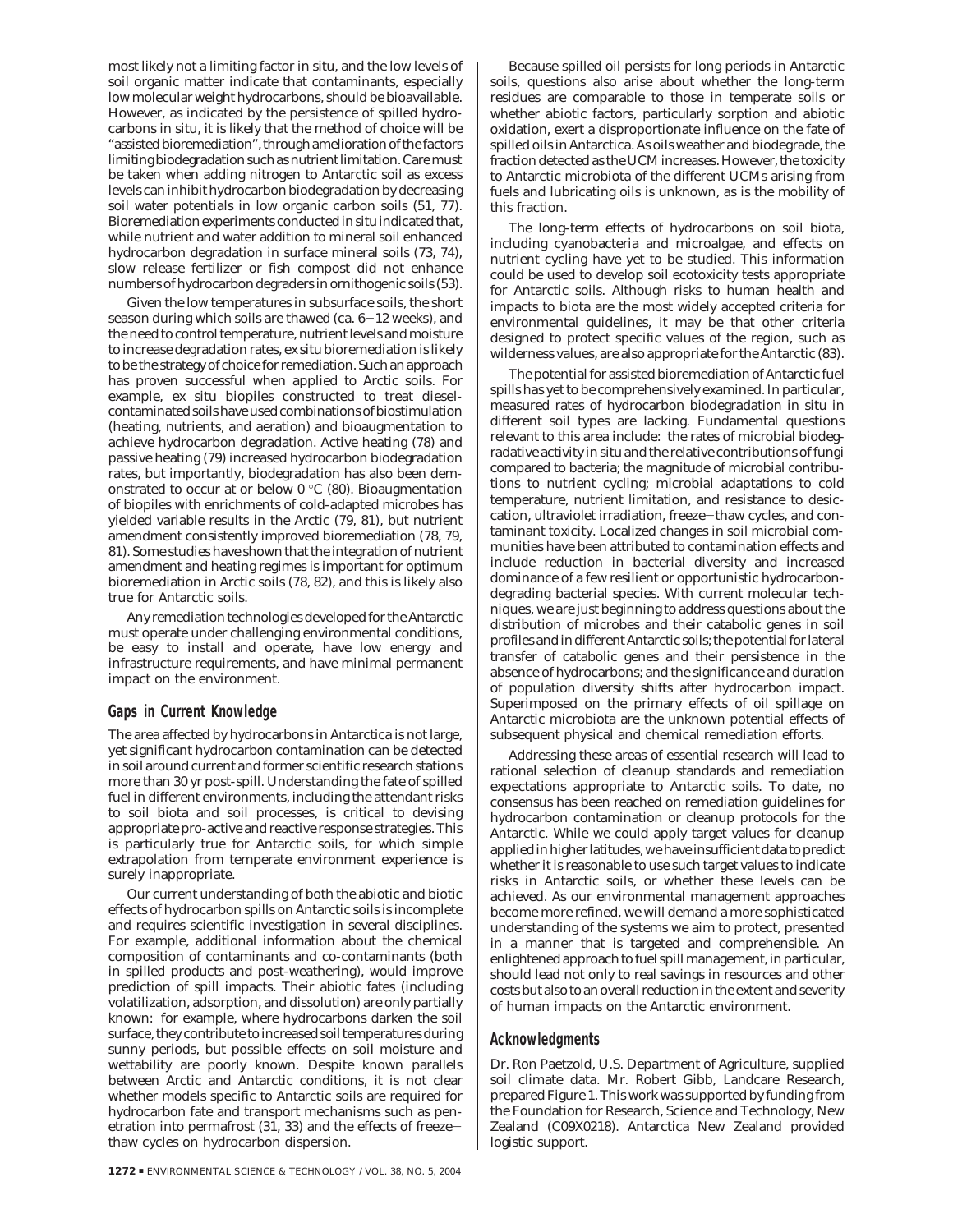#### **Supporting Information Available**

Table 1a contains additional data on the chemical and microbial properties and summer moisture contents for hydrocarbon-contaminated and pristine soils of the Ross Sea region. This material is available free of charge via the Internet at http://pubs.acs.org.

**Literature Cited**

- (1) Waterhouse, E. J., Ed. *Ross Sea Region 2001*. *A State of the Environment Report for the Ross Sea Region of Antarctica*; New Zealand Antarctic Institute: Christchurch, New Zealand, 2001. (2) Fox, A. J.; Cooper, P. R. *Polar Rec*. **1994**, *30*, 201.
- (3) Kennicutt, M. C.; McDonald, T. J.; Denoux G. J.; McDonald S. J. *Mar*. *Pollut*. *Bull*. **1992**, *24*, 499.
- (4) Cripps, G. C. *Mar*. *Pollut*. *Bull*. **1992**, *25*, 288.
- (5) Suttie, E. D.; Wolff, E. W. *Atmos*. *Environ*. *Part A* **1993**, *27*, 1833. (6) Campbell, I. B.; Claridge, G. G. C.; Balks, M. R. *Antarct*. *Sci*. **1994**, *6*, 307.
- (7) Gardner, H.; Kerry, K.; Riddle,M.; Brouwer, S.; Gleeson, L. *Nature* **1997**, *387*, 245.
- (8) Giese, M.; Riddle, M. *Polar Biol*. **1999**, *22*, 366.
- (9) Cripps, G. C.; Priddle, J. *Antarct*. *Sci*. **1991**, *3*, 233.
- (10) Bockheim, J. G. *Arct*. *Antarct*. *Alp*. *Res*. **2002**, *34*, 308.
- (11) Campbell, I. B.; Claridge, G. G. C. *Antarctica*: *Soils*, *Weathering Processes and Environment*; Elsevier: New York, 1987; 368 pp.
- (12) Guglielmin, M.; Balks, M. R.; Paetzold, R. F. In *Proceedings 8th International Permafrost Conference*; Vol. 1; Phillips, M., Springham, S. M., Arenson, L. U., Eds.; Balkema: Rotterdam, 2003; pp 337-341.
- (13) Bockheim, J. G. *Soil Sci*. *Soc*. *Am*. *J*. **1997**, *61*, 224.
- (14) Balks, M. R.; Paetzold, R. F.; Kimble, J. M.; Aislabie, J.; Campbell, I. B. *Antarct*. *Sci*. **2002**, *14*, 319.
- (15) Campbell, D. I.;MacCulloch, R. J. L.; Campbell, I. B. In*Ecosystem Processes in Antarctic Ice-Free Landscapes*; Lyons,W. B., Howard-Williams, C., Hawes, I., Eds.; Balkema: Rotterdam, 1997; pp  $45 - 55$ .
- (16) Campbell, I. B.; Claridge, G. G. C.; Balks, M. R.; Campbell, D. I. In *Ecosystem Processes in Antarctic Ice-Free Landscapes*; Lyons, W. B., Howard-Williams, C., Hawes, I., Eds.; Balkema: Rotterdam, 1997; pp 61-76.
- (17) Matsumoto, G. I.; Yamada, S.; Ohtani, S.; Broady, P.; Nagashima, H. *Proc. NIPR Symp. Polar Biol*. **1996**, *9*, 275.
- (18) Clemett, S. J.; Chillier, X. D. F.; Gillette, S.; Zare, R. N.; Maurette, M.; Engrand, C.; Kurat, G. *Origins Life Evol*. *Biosphere* **1998**, *28*, 425.
- (19) Naraoka, H.; Shimoyama, A.; Harada, K. *Earth Planet*. *Sci*. *Lett*. **2000**, *184*, 1.
- (20) Kennicutt, M. C.; Wylie, D. J.; Wolff, G. A. *Summary of Existing Environmental Data*,*McMurdo Station*,*Antarctica*; Geochemical and Environmental Research Group, Texas A&M University: College Station, TX, 1998.
- (21) Green, G.; Nichols, P. D. *Antarct*. *Sci*. **1995**, *7*, 137.
- (22) Deprez, P. D.; Arens, M.; Locher, H. *Polar Rec*. **1999**, *35*, 299.
- (23) Konlechner, J. *N. Z. Antarct*. *Rec*. **1985**, *6*, 40.
- (24) Green, G.; Skerratt J. H.; Leeming, R.; Nichols, P. D. *Mar*. *Pollut*. *Bull*. **1992**, *25*, 293.
- (25) Balks, M. R.; Holmes, D. J.; Aislabie, J. In *Transactions of the 17th World Congress of Soil Science*; Kheoruenromne, I., Ed.; International Union of Soil Sciences: Bangkok, Thailand, 2002; pp 320-1-320-9.
- (26) Webster, J.; Webster, K.; Nelson, P.; Waterhouse, E. *Environ*. *Pollut*. **2003**, *123*, 163.
- (27) Caricchia, A. M.; Chiavarini, S.; Cremisini, C.; Fantini, M.; Morabito, R.; Perini, A.; Pezza, M. *Water Sci*. *Technol*. **1993**, *27*, 235.
- (28) Kennicutt, M. C. *Environ*. *Sci*. *Technol*. **1990**, *24*, 620.
- (29) Cameron, R. E.; Honour, R. C.; Morelli, F. A. In *Adaptations within Antarctic Ecosystems*, *Proceedings of the Third SCAR Symposium on Antarctic Biology*; Llano G. A., Ed.; Gulf Publishing: Houston, TX, 1977; pp 1157-76.
- (30) Gore, D. B.; Revill, A. T., Guille D. *Antarct*. *Sci*. **1999**, *11*, 427. (31) Chuvilin, E. M.; Naletova, N. S.; Miklyaeva, E. C.; Kozlova, E. V.; Instanes, A. *Polar Rec*. **2001**, *37*, 229.
- (32) Balks, M. R.; Campbell, I. B. *N. Z. Soil News* **1995**, *43*, 236.
- 
- (33) Biggar, K. W.; Haidar, S.; Nahir, M.; Jarrett, P. M. *J*. *Cold Reg*. *Eng*. **1998**, *12*, 84.
- (34) Snape, I.; Morris C. E.; Cole C. M. *Cold Reg*. *Sci*. *Technol*. **2001**, *32*, 157.
- (35) Krzyszowska, A. *Pol*. *Arch*. *Hydrobiol*. **1990**, *37*, 313.
- (36) Tumeo, M. A.; Wolks, A. E. *Antarct. J*. **1994**, *29*, 375.
- (37) Aislabie, J.; McLeod, M.; Fraser, R. *Appl*. *Microbiol*. *Biotechnol*. **1998**, *49*, 210.
- (38) Balks, M. R.; Aislabie, J.; Foght, J. M. In *Proceedings of the 16th World Congress of Soil Science*; International Union of Soil Sciences: Montpelier, France, 1998; CD-ROM.
- (39) Snape, I.; Riddle, M. J.; Cole, C. M.; Stark, J. S. *Polar Rec*. **2001**, *37*, 99.
- (40) Aislabie, J.; Fraser, R.; Duncan, S.; Farrell, R. L. *Polar Biol*. **2001**, *24*, 308.
- (41) Blanchette, R. A.; Held, B. W.; Jurgens, J. A.; Aislabie, J.; Duncan, S.; Farrell, R. L. *Polar Rec*. **2004**, *40*, 1.
- (42) Mazzera, D.; Hayes, T.; Lowenthal, D.; Zielinska, B. *Sci*. *Total Environ*. **1999**, *229*, 65.
- (43) Aislabie, J.; Balks, M.; Astori, N.; Stevenson, G.; Symons, R. *Chemosphere* **1999**, *39*, 2201.
- (44) Gough, M. A.; Rhead, M. M.; Rowland, S. J. *Org*. *Geochem*. **1992**, *18*, 17.
- (45) Draper, W. M.; Dhaliwal, J. S.; Perera, S. K.; Baumann, F. J. *J*. *AOAC Int*. **1996**, *79*, 508.
- (46) Killops, S. D.; Al-Juboori, M. A. H. A. *Org*. *Geochem*. **1990**, *15*, 147.
- (47) Barakat, A. O.; Qian, Y. R.; Kim, M.; Kennicutt, M. C. *Environ*. *Int*. **2001** *27*, 291.
- (48) Anonymous. *Mar*. *Pollut*. *Bull*. **2001**, *42*, 255.
- (49) Parker, B. C.; Howard, R. V. *Biol*. *Conserv*. **1977**, *12*, 163.
- (50) Wardell, L. J. *J*. *Soil Contam*. **1995**, *4*, 111.
- (51) Ruberto, L.; Vazquez, S. C.; MacCormack W. P. *Int*. *Biodeterior*. *Biodegrad*. **2003**, *52*, 115.
- (52) Delille, D. *Microb. Ecol*. **2000**, *40*, 159.
- (53) Delille, D.; Pelletier, E.; Delille, B.; Coulon, F. *Polar Rec*. **2003**, *39*, 1.
- (54) Kerry, E. *Polar Biol*. **1990**, *10*, 423.
- (55) Pruthi, V.; Cameotra, S. S. *World J*. *Microbiol*. *Biotechnol*. **1997**, *13*, 137.
- (56) MacCormack, W. P.; Fraile, E. R. *Antarct*. *Sci*. 1**997**, *9*, 150.
- (57) Cavanagh, J. E.; Nichols, P. D.; Franzmann, P. D.; McMeekin, T. A. *Antarct. Sci*. **1998**, *10*, 386.
- (58) Bej, A. K.; Saul, D. J.; Aislabie, J. *Polar Biol*. **2000**, *23*, 100.
- (59) Aislabie, J.; Foght, J.; Saul, D. *Polar Biol*. **2000**, *23*, 183.
- (60) Panicker, G.; Aislabie, J.; Saul, D.; Bej, A. K. *Polar Biol*. **2002**, *25*, 5.
- (61) Whyte, L. G.; Smits, T. M. H.; Labbé, D.; Witholt, B.; Greer, C. W.; van Beilen, J. B. *Appl*. *Environ*. *Microbiol*. **2002**, *68*, 5933.
- (62) Whyte, L. G.; Schultz, A.; van Beilen, J. B.; Luz, A. P.; Pellizari, V.; Labbe´, D.; Greer, C. W. *FEMS Microbiol*. *Ecol*. **2002**, *41*, 141.
- (63) Whyte, L. G.; Bourbonnière, L.; Greer, C. W. *Appl. Environ. Microbiol*. **1997**, *63*, 3719.
- (64) Busse, H.-J.; Denner, E. B. M.; Buczolitis, S.; Salkinoja-Salonen, M.; Bennasar, A.; Kampfer, P. *Int*. *J*. *Evol*. *Syst*. *Bacteriol*. **2003**, *53*, 1253.
- (65) Baraniecki, C. A.; Aislabie, J.; Foght, J. M. *Microb. Ecol*. **2002**, *43*, 44.
- (66) Farrell, R. L.; Rhodes, P. L.; Aislabie, J. *Biochem*. *Biophys*. *Res*. *Commun*. **2003**, *312*, 235.
- (67) Eckford, R.; Cook, F. D.; Saul, D.; Aislabie, J.; Foght, J. *Appl*. *Environ*. *Microbiol*. **2002**, *68*, 5181.
- (68) Saul, D. (manuscript in preparation).
- (69) *Final report of the twenty-second Antarctic Treaty Consultative Meeting*; Antarctic Treaty Consultative Meeting: Tromso, Norway, 1998.
- (70) Babicka, N. A.; Goldsworthy, P.M. In *Proceedings*,*Contaminated Site Remediation*: *From Source Zones to Ecosystems*; Johnston, C. D., Ed.; Centre for Groundwater Studies: Melbourne, Australia, 2000; pp 261-265.
- (71) Rees, W. G. *Polar Rec*. **1999**, *35*, 19.
- (72) Pettersen J. K., Nobes. D. C. *Cold Reg*. *Sci*. *Technol*. **2003**, *37*, 187.
- (73) Kerry E. *Polar Biol*. **1993**, *13*, 163.
- (74) Snape, I.; Ferguson, S.; Revill, A. In *Proceedings*, *Assessment and Remediation of Contaminated Sites in Arctic and Cold Climates* (*ARCSACC*); Nahir, M., Biggar, K., Cotta, G., Eds.; St. Joseph's Print Group: Edmonton, AB, Canada, 2003; pp 257-261.
- (75) Filler, D. M.; Barnes, D. L. In *Proceedings*, *Assessment and Remediation of Contaminated Sites in Arctic and Cold Climates* (*ARCSACC*); Nahir, M., Biggar, K., Cotta, G., Eds.; St. Joseph's Print Group: Edmonton, AB, Canada, 2003; pp 343-348.
- (76) Watts, R. J.; Haller, D. R.; Jones, A. P.; Teel, A. L. *J*. *Hazard*. *Mater*. **2000**, *B76*, 73.
- (77) Ferguson, S. H.; Franzmann, P. D.; Revill, A. T.; Snape, I.; Rayner, J. L. *Cold Reg*. *Sci*. *Technol*. **2003**, *37*, 197.